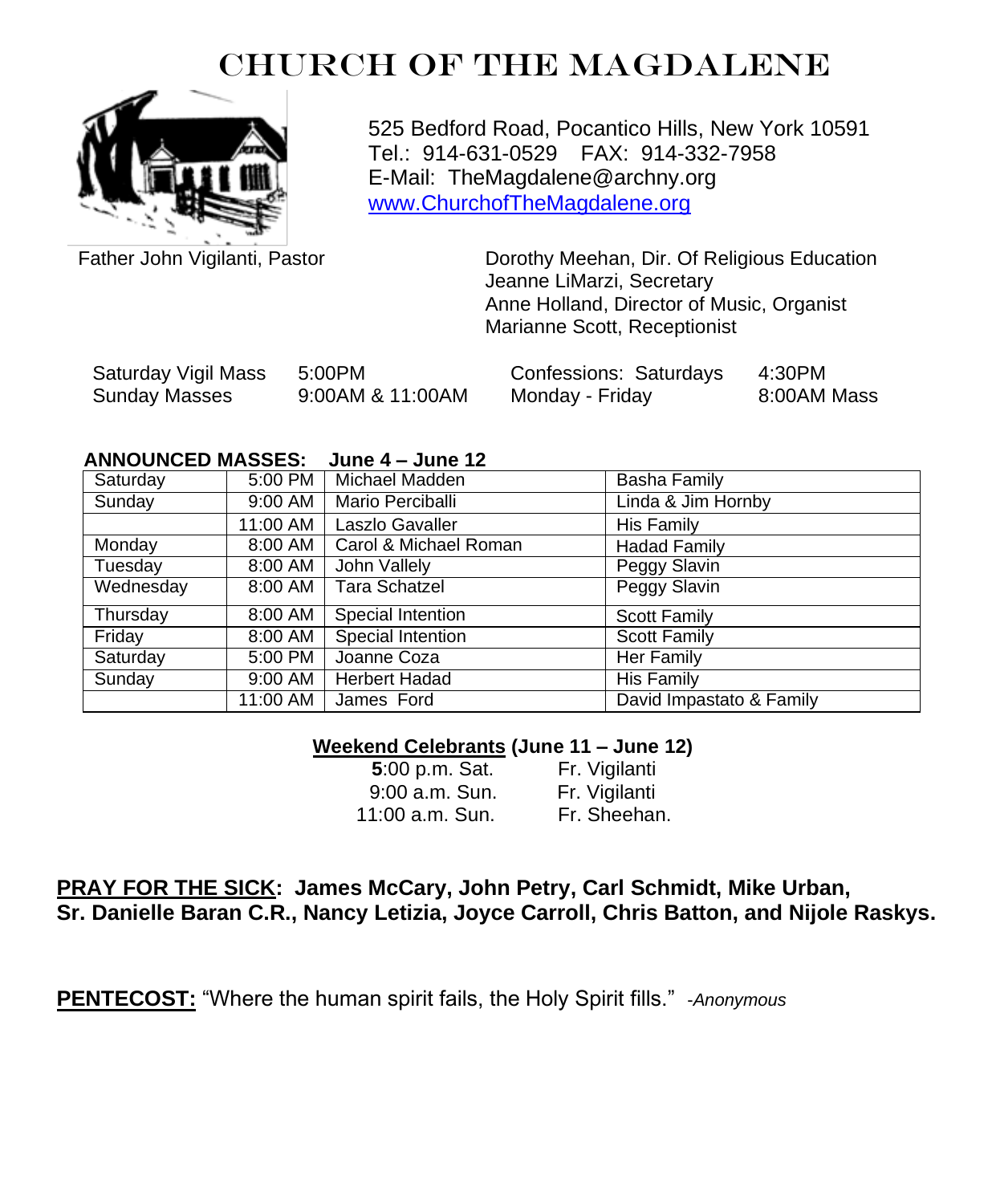## **PARISH CALENDAR**

| <b>June 11 (Sat.)</b> | Men's AA - 7:45-8:45 & 9:00-10:00 a.m.        |
|-----------------------|-----------------------------------------------|
| <b>June 12 (Sun.)</b> | <b>Feast of the Most Holy Trinity</b>         |
| <b>June 19 (Sun.)</b> | Feast of the Most Holy Body & Blood of Christ |
|                       | <b>Father's Dav</b>                           |

**THE SPIRIT'S ACTIVE POWER:** The mystery of the Trinity refers to one God in three persons. We frequently acknowledge Jesus as "the second person of the Trinity," but referring also to the Spirit as a "person" comes less naturally. In religious art, the Holy Spirit often appears as a dove or, as in today's reading from the Acts of the Apostles, tongues of fire. Much rarer are images of the Spirit as a "person" in recognizable human form. Today's readings do not settle the issue of how to picture the Spirit, but they certainly give shape to the Spirit's active power in the world and in each human heart. In Acts, the Spirit enables people to speak and understand a variety of languages. Paul's letter to the Corinthians praises the Spirit for all kinds of spiritual gifts, services, and "workings." Finally, in John's Gospel, Jesus calls the Spirit our Advocate and our divine teacher.

**HOLY ROSARY CHURCH BAZAAR** (Hawthorne) on June 9, 10, 11 (with a rain date of June 12. There will be rides, food, 50/50, games and \$10,000 Pot of Gold.

**FATHER'S DAY** is Sunday, June 18. Father's Day spiritual bouquet cards are available in the back of the church. Please fill out your intentions and return.

**PRAYER FOR PEACE FROM POPE FRANCIS:** Pope Francis on Tuesday, May 31, prayed the rosary for peace in Ukraine and around the world. The pope recited the rosary before the statue of Mary *Regina Pacis* (Mary, Queen of Peace) at Rome's Basilica of St. Mary Major at the end of the **[Month of Mary](https://www.ncregister.com/blog/why-is-may-the-month-of-mary)**: "This evening, at the end of the month especially consecrated to You, here we are again before You, Queen of Peace, to beseech You: grant the great gift of peace, end the war soon which has been raging for decades now in various parts of the world, and which has now invaded the European continent as well." "Today we raise our hearts to You, Queen of Peace: intercede for us with Your Son, reconcile hearts filled with violence and vengeance, straighten thoughts blinded by the desire for easy enrichment, on all the earth may Your enduring peace reign."

**CARDINAL'S APPEAL 2022:** Every gift counts! You may fill out an envelope or go to: cardinalsappeal.org/donate. **Please be sure to make out your check to the Cardinal's Appeal. As of May 27, we have 113 participants who have pledged \$73,151.** Our goal was \$59,000. Thank you to all who have donated to the Appeal!